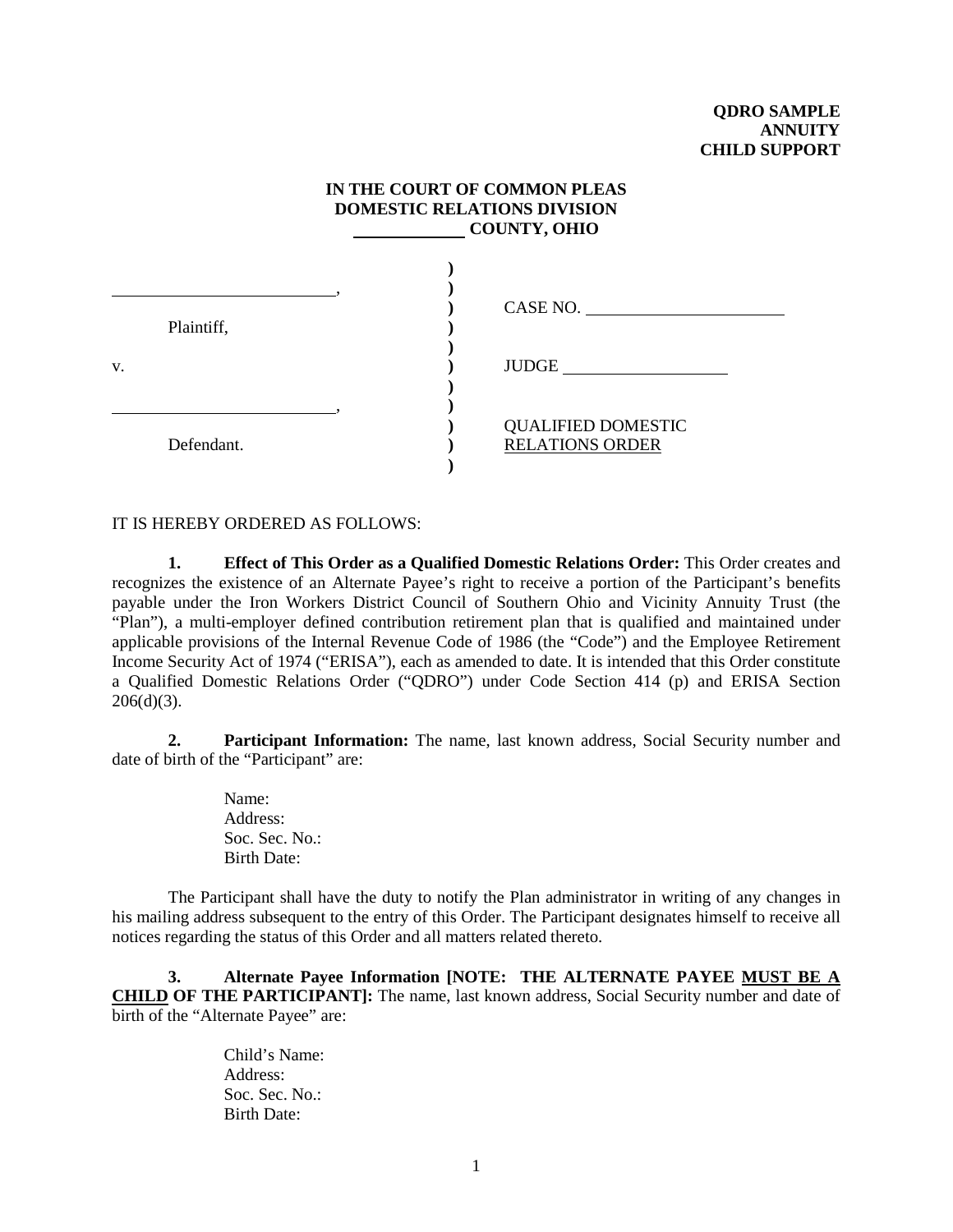The Alternate Payee shall have the duty to notify the Plan administrator in writing of any changes in her mailing address subsequent to the entry of this Order. The Alternate Payee designates herself to receive all notices regarding the status of this Order and all matters related thereto.

**4. Plan Name:** The name of the Plan to which this Order applies is the Iron Workers District Council of Southern Ohio and Vicinity Annuity Trust, currently located at 1470 Worldwide Place, Vandalia, Ohio 45377. Further, any successor plan to the Plan or any other plan(s) to which liability for provision of the Participant's benefits described below is incurred shall also be subject to the terms of this Order.

**5. Pursuant to State Domestic Relations Law:** This Order is entered pursuant to the authority granted in the applicable domestic relations laws of the State of .

**6. Amount of Alternate Payee's Benefit for Provision of Past Due Child Support Payments:** This Order relates to the provision of past due "child support" to the Alternate Payee. The total amount of child support arrearage is \$ . Therefore, this Order assigns to the Alternate Payee an amount equal to the lesser of (a)  $100\%$  of the Participant's total vested account balance under the Plan as of or (b)  $\$\$ . [Please note that the date of division must or (b) \$ \_\_\_\_\_\_\_\_\_\_\_. [Please note that the date of division must **be on or after October 1, 2009**]

**7. Commencement Date and Form of Payment to Alternate Payee:** The Alternate Payee may elect to receive payment of **[his] [her]** Plan account balance at any time after such account is established, but no later than the date on which the Participant or (in the event of death) the Participant's beneficiary receives or begins to receive payment of his or her Plan account balance.

Benefits will be payable to the Alternate Payee in the form of a single lump sum cash payment. Said payment shall be mailed to the Child Support Enforcement Agency at the following address:

In Order to insure that the Participant is properly credited for his child support obligation, be sure that the Alternate Payee's distribution check includes: (1) Participant's name; (2) Social Security number; and (3) case number \_\_\_\_\_\_\_\_\_\_\_\_\_\_\_.

**8. QDRO Processing Fee:** The Plan's Six-Hundred Dollar (\$600.00) QDRO processing fee will be assessed to the Participant [*unless otherwise noted*]. In the event that the QDRO awards the Alternate Payee 100% of the Participant's Plan account, the QDRO processing fee (\$600.00) will be deducted from the Participant's Plan account prior to distribution of the remaining funds.

**9. Death of Participant:** The death of the Participant following creation of a Plan interest on behalf of the Alternate Payee pursuant to this Order (following its determination as a QDRO by the Plan Administrator) shall not affect the right of the Alternate Payee to such Plan interest after approval of the QDRO nor alter the Plan's obligation to direct such money to the:

\_\_\_\_\_\_\_\_\_\_\_\_\_\_\_\_\_\_\_\_\_\_\_\_\_\_\_\_\_\_\_\_\_\_\_\_.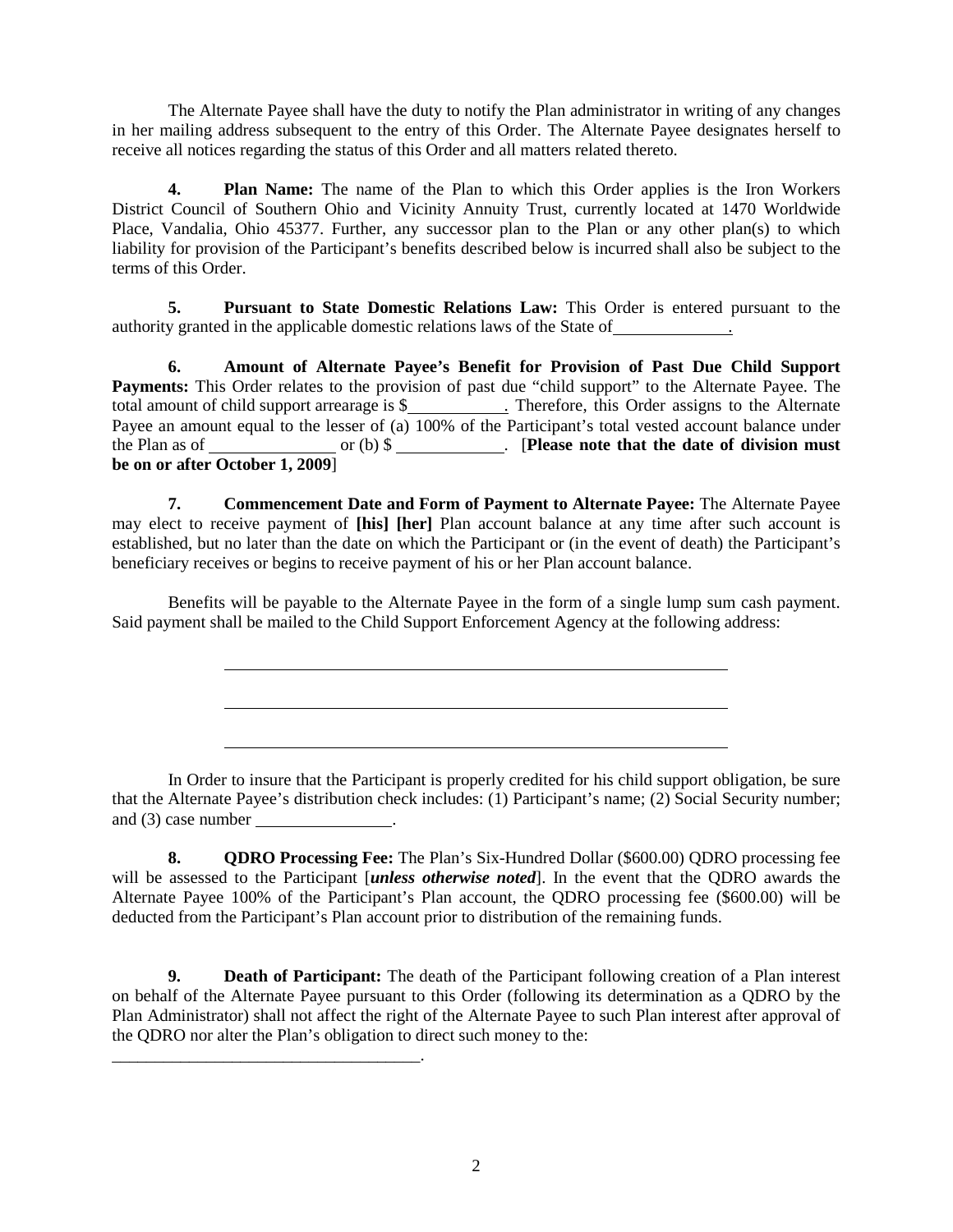**10. Death of Alternate Payee:** The death of the Alternate Payee after approval of this QDRO will not alter the obligations set forth under this Order and the Plan will still send the assigned amount to the

**11. Savings Clause:** This Order is not intended, and shall not be construed, in such a manner as to require the Plan:

(a) to provide any type or form of benefit option not otherwise provided under the terms of the Plan;

(b) to require the Plan to provide increased benefits determined on the basis of actuarial value; or

(c) to require the payment of any benefits to the Alternate Payee that are required to be paid to another alternate payee under another order that was previously deemed to be a QDRO.

**12. Certification of Necessary Information:** All payments made pursuant to this Order shall be conditioned on the certification by the Alternate Payee and the Participant to the Plan administrator of such information as the Plan administrator may reasonably require from such parties to make the necessary calculation of the benefit amounts contained herein.

**13. Continued Qualified Status of Order:** It is the intention of the parties that this Order continue to qualify as a QDRO under Code Section 414(p) and ERISA Section 206(d), as the same may be amended from time to time, and the provisions hereof shall be administered and interpreted in conformity therewith. The Plan administrator shall reserve the right to reconfirm the qualified status of the Order at the time benefits become payable hereunder.

The Participant and Alternate Payee shall take such further action as may be necessary to ensure that prompt determination is made by the Plan Administrator or a court of competent jurisdiction that this Order constitutes a qualified domestic relations order under applicable provisions of ERISA and the Code and that the Plan distributes the assigned benefits of the Alternate Payee to her when required to do so pursuant to this Order.

**14. Tax Treatment of Distributions Made Under This Order:** For purposes of Code Sections  $402(e)(1)$  and 72, because the Alternate Payee designated in Section 3 is the "child" of the Participant, the Participant shall be responsible for any federal and state taxes associated with payments made to the Alternate Payee from the Plan Administrator. If necessary, the Plan Administrator shall provide the Participant with an amended Form 1099 for tax purposes.

**15. Constructive Receipt:** In the event that the Plan inadvertently pays to the Participant any benefits that are assigned to the Alternate Payee pursuant to the terms of this order, the Participant shall immediately reimburse the Alternate Payee to the extent that he has received such benefit payments, and shall forthwith pay such amounts so received directly to the Alternate Payee within ten (10) days of receipt.

**16. Continued Jurisdiction:** The Court shall retain jurisdiction with respect to this Order to the extent required to maintain its qualified status and the original intent of the parties as stipulated herein. The Court shall also retain jurisdiction to enter such further orders as are necessary to enforce the assignment of benefits to the Alternate Payee as set forth herein, including the re-characterization thereof as a division of benefits under another plan, as applicable, or to make an award of alimony, if applicable, in the event that the Participant fails to comply with the provisions contained above requiring said payments to the Alternate Payee.